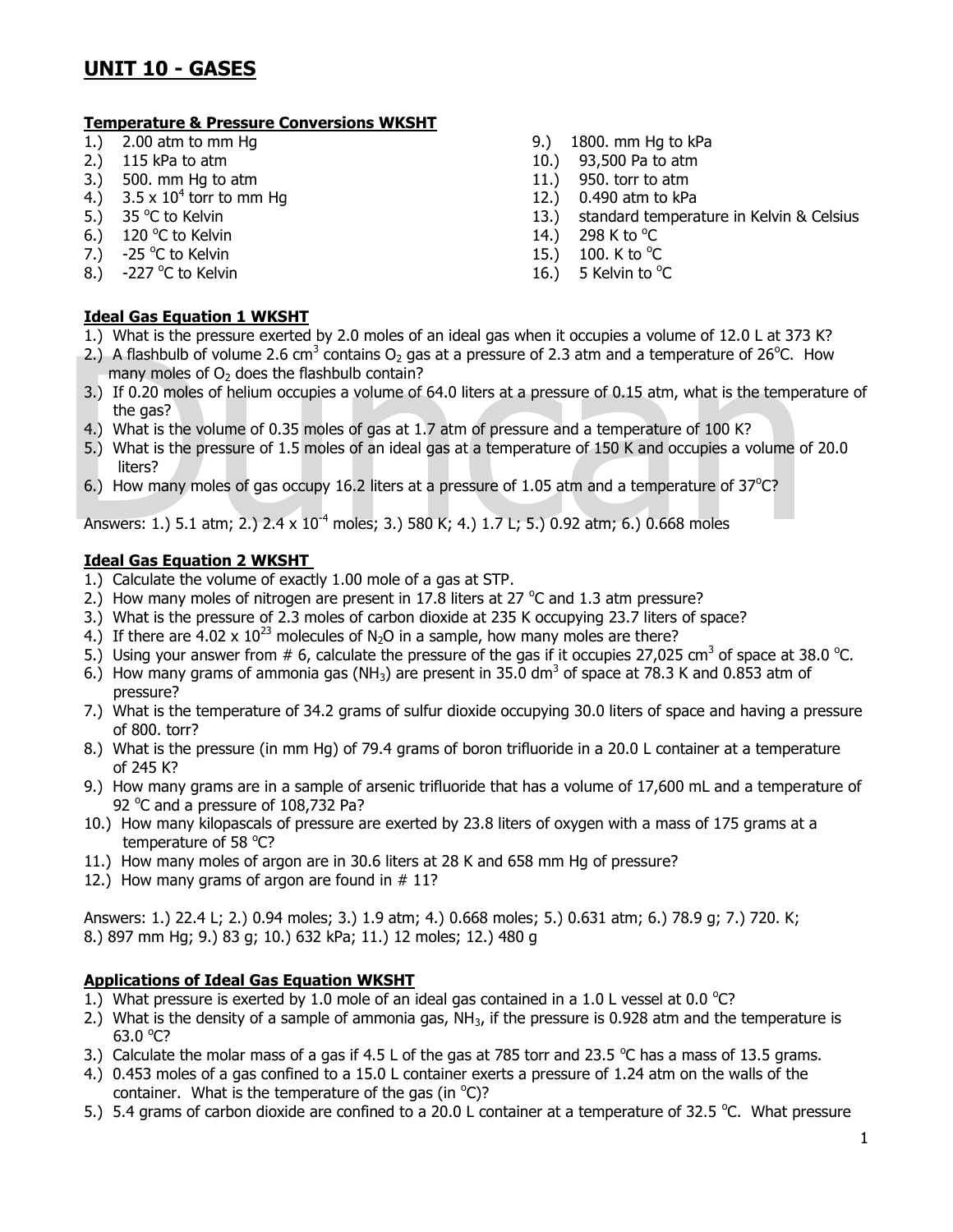- 6.) 2.125 grams of a gas in a 1.25 L container exert a pressure of 0.838 atm at 40.0 °C. What is the molar mass of the gas?
- 7.) To what temperature must 10.0 grams of NH<sub>3</sub> have to be heated in a 15.0 L container in order for it to exert a pressure of 3.50 atm?
- 8.) 2.0 x 10<sup>-5</sup> grams of hydrogen gas at 155 °C exert a pressure of 322.5 torr on the walls of a small cylindrical tube. What is the volume of the tube?

does the gas exert?<br>
6.) 2.125 grams of a gas in a 1.25 L container exert a pressure of 0.838 atm at 40.0 °C. What is the molar in<br>
of the gas?<br>
7.) To what temperature must 10.0 grams of NH<sub>3</sub> have to be heated in a 15.0 Answers: 1.) 22 atm; 2.) 0.572 g/L; 3.) 71 g/mole; 4.) 227 °C; 5.) 0.15 atm; 6.) 52.1 g/mole; 7.) 1090 K; 8.) 8.3 x  $10^{-4}$  L

## **Gas Law Problems WKSHT**

- 1.) The gas pressure in an aerosol can is 1.5 atm at 25  $^{\circ}$ C. Assuming that the gas inside obeys the ideal gas equation, what would the pressure be if the can were heated to 450  $^{\circ}$ C?
- 2.) A pocket of gas is discovered in a deep drilling operation. The gas has a temperature of 480  $^{\circ}$ C and is at a pressure of 12.8 atm. Assume ideal behavior. What volume of the gas is required to provide 18.0 L at the surface at  $1.00$  atm and 22 °C?
- 3.) A fixed quantity of gas is compressed at constant temperature from a volume of 368 mL to 108 mL. If the initial pressure was 5.22 atm, what is the final pressure?
- 4.) A gas originally at 15 °C and having a volume of 182 mL is reduced in volume to 82.0 mL while its pressure is held constant. What is its final temperature?
- 5.) At 36 °C and 1.00 atm pressure, a gas occupies a volume of 0.600 L. How many liters will it occupy at 0.0 °C and 0.205 atm?
- 6.) What is the temperature at which  $9.87 \times 10^{-2}$  moles occupies 164 mL at 0.645 atm?
- 7.) Chlorine is widely used to purify municipal water supplies and to treat swimming pool waters. Suppose that the volume of a particular sample of Cl<sub>2</sub> is 6.18 L at 0.90 atm and 33 °C. What volume will the Cl<sub>2</sub> occupy at 107 $\degree$ C and 0.75 atm?
- 8.) A gas exerts a pressure of 1.5 atm at 27 °C. The temperature is increased to 108 °C with no volume change. What is the gas pressure at the higher temperature?

Answers: 1.) 3.6 atm; 2.) 3.59 L or 3.6 L; 3.) 17.8 atm; 4.) 130 K or 130. K; 5.) 2.59 L or 2.6 L; 6.) 13.1 K 7.) 9.2 L; 8.) 1.9 atm

## **GAS STOICHIOMETRY (standard conditions) WKSHT.**

## **\*\* assume all reactions in this section occur at STP \*\***

- 1.) How many liters of oxygen can be formed from the decomposition of 2.00 grams of KClO<sub>3</sub>.  $\underline{\hspace{1cm}}$  KClO<sub>3</sub>  $\rightarrow$   $\underline{\hspace{1cm}}$  KCl +  $\underline{\hspace{1cm}}$  O<sub>2</sub>
- 2.) How many grams of CaCO<sub>3</sub> are required to produce 6.00 L of  $CO<sub>2</sub>$ ?

$$
\_\text{CaCO}_3 \rightarrow \_\text{CaO} + \_\text{CO}_2
$$

- 3.) Determine the volume of hydrogen gas produced when 0.250 moles of zinc react with excess HCl.  $\_$  Zn +  $\_$  HCl  $\rightarrow$   $\_$  ZnCl<sub>2</sub> +  $\_$  H<sub>2</sub>
- 4.) How many liters of nitrogen are required to combine with 3.0 L of hydrogen in the following reaction:  $N_2 + N_3 + N_4$
- 5.) How many liters of oxygen are needed to combine with 7.0 liters of propane in the following reaction:  $C_3H_8 + C_2 \rightarrow C_2 + H_2O$
- 6.) From the following reaction:  $\qquad \qquad \qquad \_ CH_4 + \_ O_2 \rightarrow \_ CO_2 + \_ H_2O$ How many liters of  $CO<sub>2</sub>$  are formed from 32.0 grams of CH<sub>4</sub>?
- 7.) How many grams of Na are needed to produce 5.0 L of hydrogen?

 $\_$  Na +  $\_$  H<sub>2</sub>O  $\rightarrow$   $\_$  NaOH +  $\_$  H<sub>2</sub>

8.) Determine the volume of  $CO<sub>2</sub>$  produced from burning 0.750 moles of C.  $\__$  C

$$
C + 0_2 \rightarrow 0_2
$$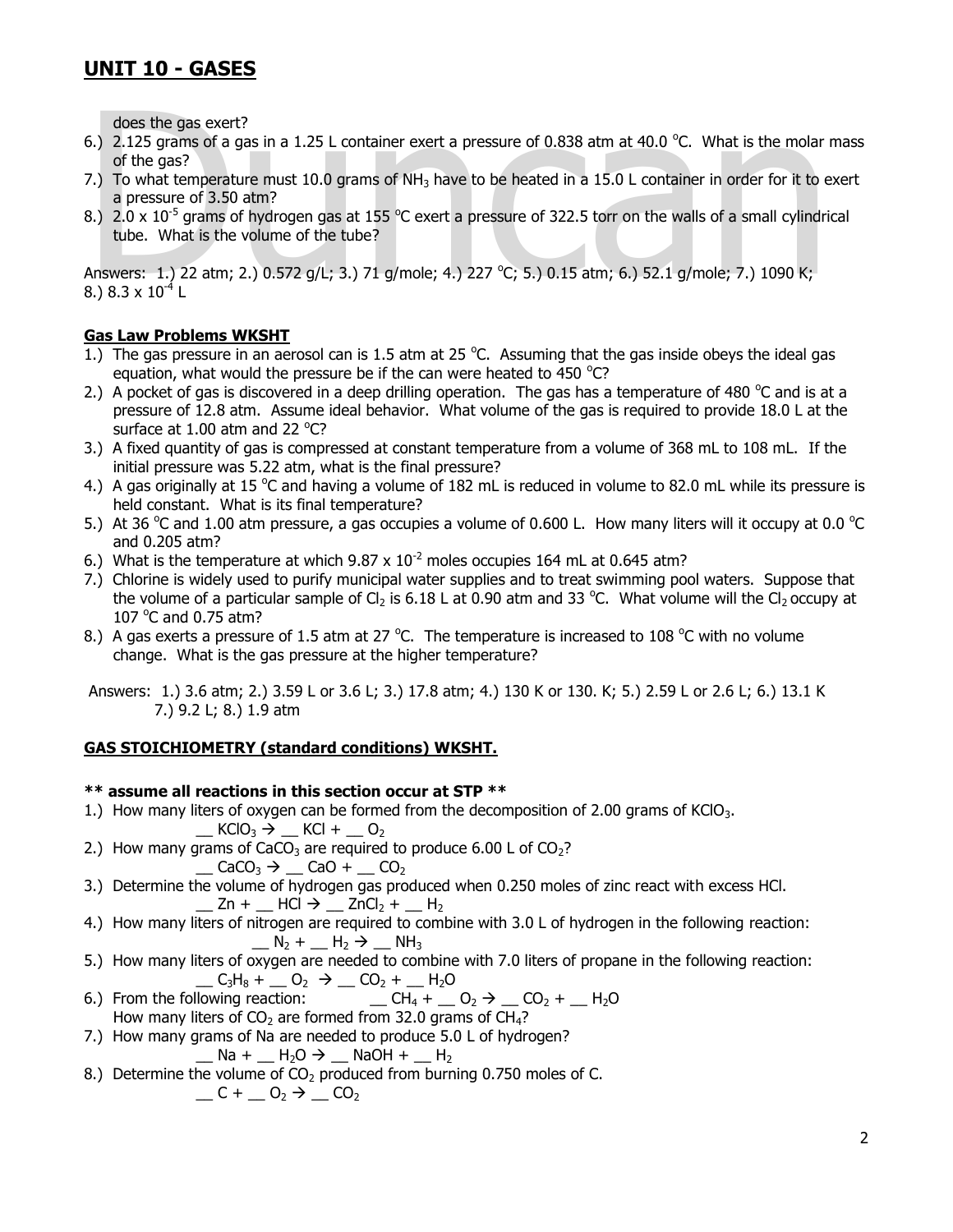Answers: 1.) 0.551 L; 2.) 26.8 g; 3.) 5.60 L; 4.) 1.0 L; 5.) 35 L; 6.) 44.8 L; 7.) 10. g; 8.) 16.8 L

#### **DALTON'S LAW & GRAHAM'S LAW WKSHT.**

- 1. Determine the partial pressure of each gas in a container with 2.0 moles of  $N_2$ , 3.0 moles of  $O_2$ , and 7.0 moles of H<sub>2</sub> that has a total pressure of 850 mm Hg. (You will have 3 separate answers for this question.)
- 2. A mixture of nitrogen and oxygen has a total pressure of 730 mm Hg. If the nitrogen has a partial pressure of 420 mm Hg, find the pressure of the oxygen.
- **DALTON'S LAW & GRAHAM'S LAW WKSHT.**<br>
1. Determine the partial pressure of each gas in a container with 2.0 moles of N<sub>2</sub>, 3.0 moles of O<sub>2</sub>, and 7.0 m<br>
of H<sub>2</sub> that has a total pressure of 850 mm Hg. (You will have 3 sep 3. At an altitude of 30,000 ft., the total air pressure is only about 450. mm Hg. If the air is 21.0 % oxygen, what is the partial pressure of oxygen at this altitude?
- 4. A mixture of 3 gases have the following pressures: oxygen = 355 mm Hg, helium = 468 mm Hg, and nitrogen  $=$  560 mm Hg. Find the % of each gas in the mixture.
- 5. Compare the rate of effusion of CH<sub>4</sub> and CO<sub>2</sub>. (Give answers to # 5, 6, & 7 to 3 SF's.) (Your answers for  $# 5, 6, 8, 7$  should read "  $\equiv$  effuses  $\equiv$  times faster than  $\equiv$ .")
- 6. Compare the rate of effusion of helium and nitrogen.
- 7. How much faster does ammonia  $(NH<sub>3</sub>)$  effuse than HCl?
- 8. An unknown gas effuses 4.0 times faster than  $O<sub>2</sub>$ . Find the molar mass of the unknown gas.

Answers: 1.) N<sub>2</sub> = 142 mm Hg, O<sub>2</sub> = 213 mm Hg, H<sub>2</sub> = 496 mm Hg 2.) 310 mm Hg

- 3.) 94.5 mm Hg 4.)  $O_2 = 25.7\%$ , He = 33.8 %, N<sub>2</sub> = 40.5 %
- 5.) CH<sub>4</sub> effuses 1.66 times faster than  $CO<sub>2</sub>$ . 6.) He effuses 2.65 times faster than  $N<sub>2</sub>$ .
- 7.)  $NH<sub>3</sub>$  effuses 1.46 times faster than HCl  $8.$ ) 2.0 g/mole

#### **UNIT 10 REVIEW WORKSHEET**

1.) Convert the following pressure measurements to atmospheres.

- (A) 151.98 kPa (B) 456 mm Hg (C) 912 torr
- 2.) What are the conditions for gas measurement at STP?
- 3.) The volume of a sample of methane gas measures 350. mL at 27.0  $^{\circ}$ C and 810. mm Hg. What is the volume (in liters) at -3.0  $^{\circ}$ C and 650. mm Hg pressure?
- 4.) How many grams of nitrogen gas are contained in a 32.6 liter container at 34.4  $\degree$ C and 579 torr?
- 5.) A mixture of four gases in a container exerts a total pressure of 955 mm Hg. In this container, there are 4.50 moles of nitrogen gas, 4.25 moles of carbon dioxide gas, 2.75 moles of hydrogen gas, and 2.00 moles of oxygen gas. What is the partial pressure of each gas?
- 6.) Compare the rates of effusion of carbon dioxide gas and carbon monoxide gas.
- 7.) An unknown gas effuses 1.37 times faster than chlorine gas. What is the molar mass of the unknown gas?
- 8.) Given the following unbalanced reaction:

 $C_5H_{12} + \_ 0_2 \rightarrow \_ 0_2 + \_ H_2O$ 

How many liters of oxygen are needed to produce 45.7 liters of  $CO<sub>2</sub>$ ?

9.) Given the unbalanced equation:

 $-Mg + \underline{\hspace{1cm}} 0_2 \rightarrow \underline{\hspace{1cm}} MgO$ 

How many liters of oxygen gas are required to produce 45.8 grams of magnesium oxide?

10.) An aerosol can contains gases under a pressure of 4.50 atm at 20.0 °C. If the can is left on a hot, sandy beach, the pressure of the gases increases to 4.80 atm. What is the temperature on the beach (in  $^{\circ}$ C)? ANSWERS:

1.) (A) 1.5003 atm (B) 0.600 atm (C) 1.20 atm

- 2.)  $0^{\circ}$ C (or 273 K) & 1 atm 3.) 0.393 L 4.) 27.6 g
- 5.) N<sub>2</sub> = 318 mm Hg, CO<sub>2</sub> = 301 mm Hg, H<sub>2</sub> = 195 mm Hg, O<sub>2</sub> = 141 mm Hg
- 6.) CO effuses 1.25 times faster than  $CO<sub>2</sub>$ .
- 7.) 37.8 g/mole 8.) 73.1 L 9.) 12.8 L 10.) 40.0  $^{\circ}$ C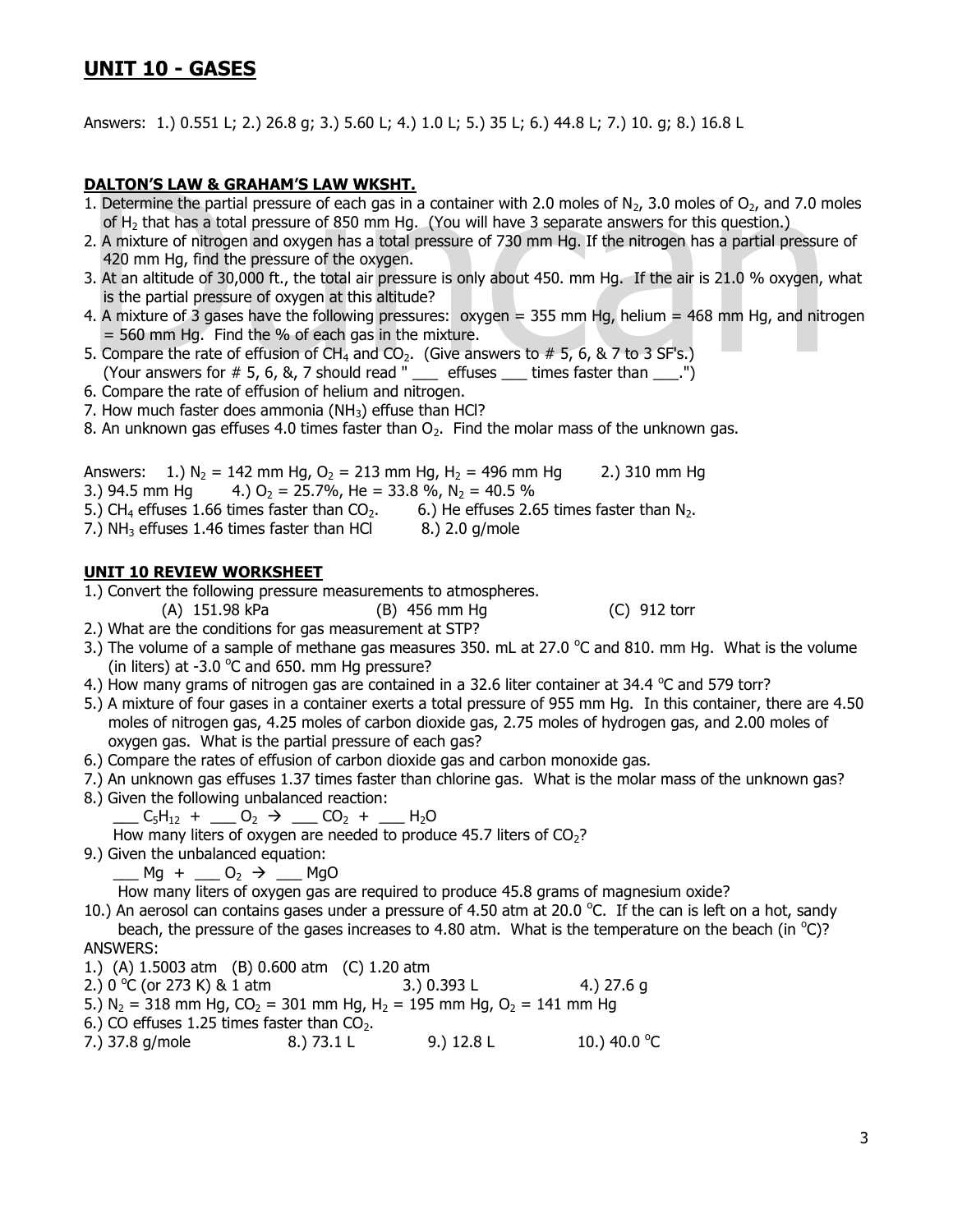#### **GASES - A FANTASTIC SUMMARY & REVIEW!**

| Law                      |                                                                                | <b>Ideal Gas Equation</b>                                                            |                                                                                      | <b>Combined Gas Law</b>                                                                                                   |                                                                                          |
|--------------------------|--------------------------------------------------------------------------------|--------------------------------------------------------------------------------------|--------------------------------------------------------------------------------------|---------------------------------------------------------------------------------------------------------------------------|------------------------------------------------------------------------------------------|
| equation                 |                                                                                | $P V = n R T$                                                                        |                                                                                      | $P_1 V_1 = P_2 V_2$<br>T <sub>2</sub><br>$T_1$                                                                            |                                                                                          |
| explanation              |                                                                                | one gas at one set of conditions                                                     |                                                                                      | one gas that is changing conditions                                                                                       |                                                                                          |
| when to use it           |                                                                                | when the problem gives 3 of these:<br>P, V, n, T                                     |                                                                                      | more than one temperature, pressure,<br>and/or volume in the problem                                                      |                                                                                          |
| specific units reg'd?    |                                                                                | pressure = atm<br>volume = liters<br>quantity $(n)$ = moles<br>temperature = Kelvins |                                                                                      | temperature = Kelvins<br>pressure & volume can be any unit, but must<br>be the same unit on both sides of the<br>equation |                                                                                          |
| Law                      |                                                                                | Charles' Law<br><b>Boyle's Law</b>                                                   |                                                                                      |                                                                                                                           | Gay-Lussac's Law                                                                         |
| equation                 |                                                                                | $P_1 V_1 = P_2 V_2$                                                                  | $V_1 = V_2$<br>$T_1$ $T_2$                                                           |                                                                                                                           | $P_1 = P_2$<br>$T_1$ $T_2$                                                               |
| explanation              | pressure & volume are<br>inversely proportional;<br>temperature is constant    |                                                                                      | volume & Kelvin temp of a gas<br>are directly proportional; P is<br>constant         |                                                                                                                           | pressure & Kelvin temp of a<br>gas are directly proportional;<br>V is constant           |
| when to use it           | given 2 difft pressures & 1<br>volume or given 2 difft<br>volumes & 1 pressure |                                                                                      | given 2 difft volumes & 1<br>temperature or given 2 difft<br>temperatures & 1 volume |                                                                                                                           | given 2 difft pressures & 1<br>temperature or given 2 difft<br>temperatures & 1 pressure |
| specific units<br>reg'd? | any - but must be the same on<br>both sides of equation                        |                                                                                      | any unit for volume (same on<br>both sides), Kelvin<br>temperature                   |                                                                                                                           | any unit for pressure (same on<br>both sides), Kelvin<br>temperature                     |

1. Convert the following temperatures.

(A)  $104^{\circ}$ C to K C to K  $(B)$  -3  $^{\circ}$ C to K  $(C)$  67 K to  $^{\circ}$ 

C (D)  $1671$  K to  $^{\circ}$ C

2. Convert the following pressures.

(A) 635 torr to atm (B) 104.2 kPa to mm Hg (C) 1.45 atm to Pa

- 3. A gas that effuses 1.19 times slower than nitrogen is added to light bulbs. What is the molecular mass of this unknown gas?
- 4. (A) What is the molecular mass of a 0.2500 g sample of a gas at 99.8°C and 0.9131 atm in a 100.0 cm<sup>3</sup> container? (B) What is the gas in the container?
- 5. A small 2.00 L fire extinguisher has an internal pressure of 506.6 kPa at 25°C. What volume of methyl bromide, the fire extinguisher's main ingredient , is needed to fill an empty fire extinguisher at standard pressure if the temperature remains constant?
- 6. If 45.0 g of propane gas burns completely in the following reaction:

 $C_3H_{8(g)} + 5 O_{2(g)} \rightarrow 3 CO_{2(g)} + 4 H_2O_{(g)}$ 

then how many liters of carbon dioxide gas will be released if the system is at STP?

- 7. Air in a closed cylinder is heated from 25°C to 36°C. If the initial pressure is 3.80 atm, what is the final pressure?
- 8. At what temperature Celsius will 19.4 g of molecular oxygen,  $O_2$ , exert a pressure of 1820 mm Hg in a 5.12 L cylinder?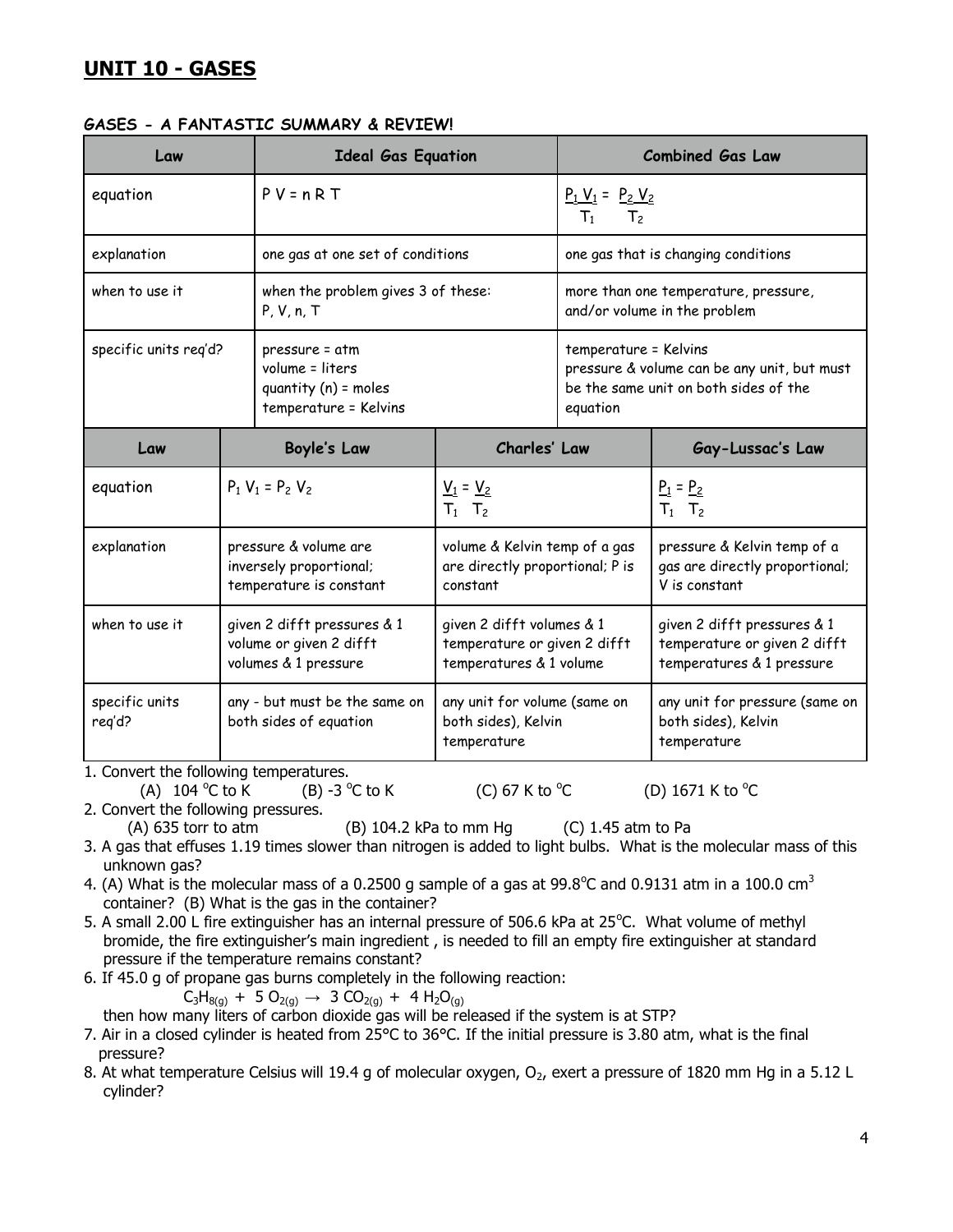- 9. To what temperature must 32.0 ft<sup>3</sup> of a gas at 2.0 °C be heated for it to occupy 1.00 x 10<sup>2</sup> ft<sup>3</sup> at the same pressure? ( $ft^3$  is a unit of volume)
- 10. Determine the molar mass of a gas that has a density of 2.18 g/L at 66°C and 720 mm Hg.
- 11. A 3.10 mL bubble of methane gas forms at the bottom of a bog where the temperature is  $12^{\circ}$ C and the pressure is 8.5 atm. The bubble rises to the surface where the temperature is  $35^{\circ}$ C and the pressure is 1.18 atm. What is the new volume of the methane bubble?
- 12. A mixture of 2.00 moles of H<sub>2</sub>, 2.00 moles of NH<sub>3</sub>, 4.00 moles of CO<sub>2</sub> and 5.00 moles of N<sub>2</sub> exerts a total pressure of 800. torr. What is the partial pressure of each gas?
- 13. For the reaction 2 H<sub>2(g)</sub> + O<sub>2(g)</sub>  $\rightarrow$  2 H<sub>2</sub>O<sub>(g)</sub>, how many liters of water can be made from 5.0 L of oxygen gas and an excess of hydrogen?

# Duncan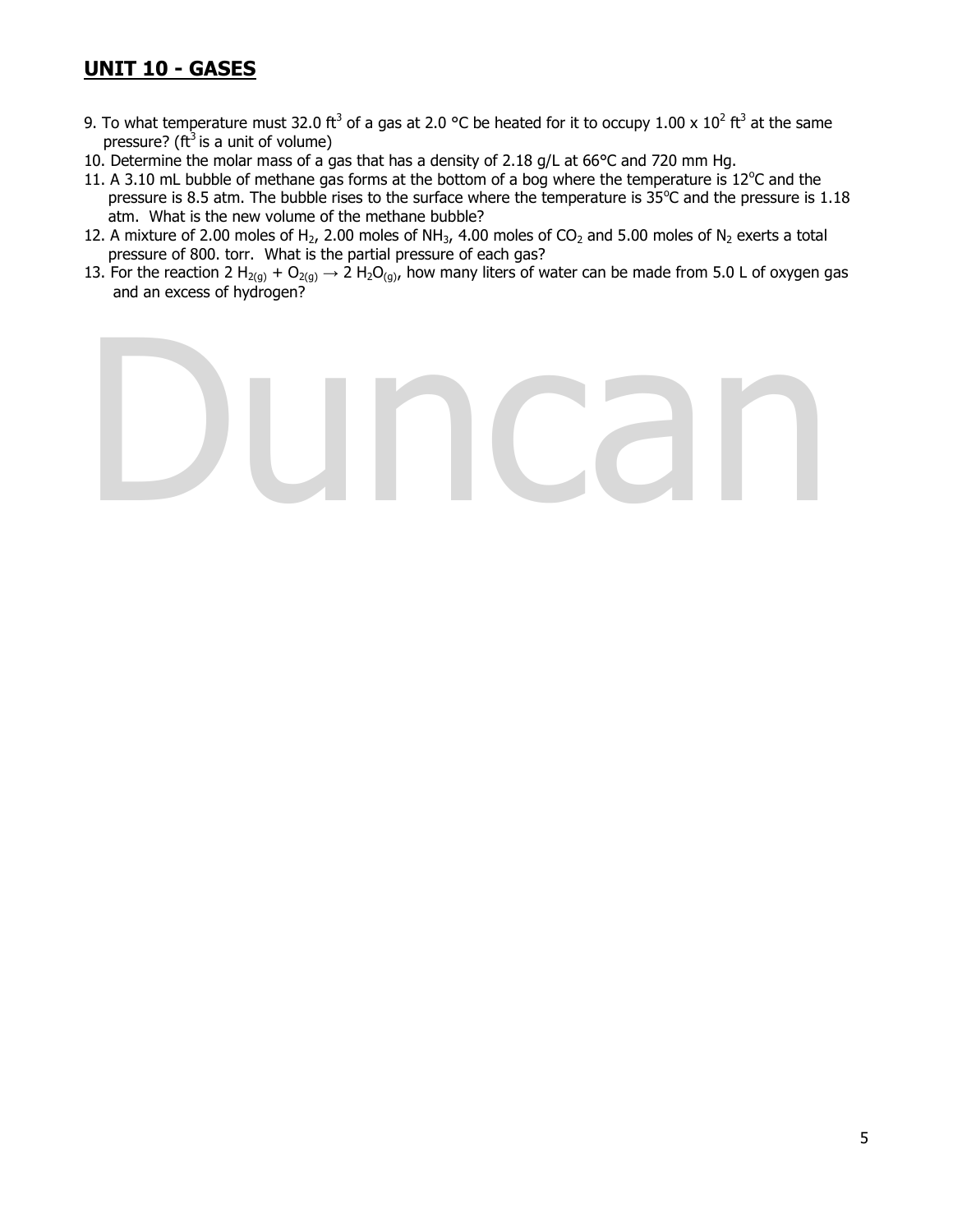## **DETERMINING MOLAR MASS USING THE IDEAL GAS EQUATION LAB**

DISCUSSION & OBJECTIVE

Gases are one of the major products and/or reactants in many chemical reactions. Of all the states of matter, gases are the most affected by changes in temperature and pressure. The method of collecting the gas also affects the pressure of the gas. The relationship between the density of a gas and the pressure and temperature at which it is collected can be used to determine the molecular weight of the gas.

This lab activity will use the Ideal Gas Equation to experimentally determine the molar mass of a common gas butane. Since real gases do not behave ideally at room temperature, the results will be expected to vary from the calculated molar mass. The idea of a dry gas versus one collected over water will also be involved. MATERIALS

- butane lighter, large container, large graduated cylinder, thermometer, balance

SAFETY PRECAUTIONS

basic safety precautions apply; **Do not try to ignite the gas after collecting it!** PROCEDURE

- 1. Immerse the lighter completely in water. Then use a paper towel to dry the lighter as best as possible. Then weigh the butane lighter to the nearest hundredth of a gram. Record this value in the data table.
- 2. Fill the container about two-thirds to three-fourths full with water.
- SAFETY PRECAUTIONS<br>
 basic safety precautions apply; **Do not try to ignite the gas after collecting it!**<br>
PROCEDURE<br>
1. Immerse the lighter completely in water. Then use a paper towel to dry the lighter as best as possib 3. Place the graduated cylinder in the container and fill it with water also. Invert the cylinder and keep the opening of the cylinder under the surface of the water to prevent any water from leaving the cylinder. (You should not have any air bubbles at the top of the graduated cylinder.)
- 4. Check the lighter to be certain it is open as much as possible to allow gas to escape rapidly.
- 5. Place the top of the lighter up into the opening of the cylinder and depress the striker to allow the gas to bubble up into the cylinder. (Butane is not very flammable under water!)
- 6. Allow the gas to escape until about 250 mL of gas are collected. Quickly read the volume of the gas because butane is more soluble in water than most hydrocarbons. Record this volume.
- 7. Dry the lighter **completely** and weigh it again. Record this value.
- 8. Read the temperature of the water to the nearest tenth of a degree. Record this temperature.
- 9. Your instructor will provide you with the barometric pressure reading.

\* Click here to go to the water vapor pressure table online. Or, make sure that you note this measurement for the temperature of your lab before you leave class.

## DATA TABLE

| Dry gas pressure measurement in atm                 | atm       |
|-----------------------------------------------------|-----------|
| Pressure of the "dry" gas                           | mm Hq     |
| Vapor pressure of water at certain temperature *    | mm Hq     |
| Barometric pressure conversion (1 inch = $25.4$ mm) | mm Hq     |
| Barometric pressure                                 | inches Hg |
| Temperature measurement in Kelvins                  | К         |
| Temperature of the water (and gas)                  | $\Omega$  |
| <b>Volume measurement in Liters</b>                 |           |
| Volume of gas collected                             | mL        |
| Mass of gas collected                               |           |
| Mass of the lighter after collecting gas            |           |
| Mass of the lighter before collecting gas           |           |